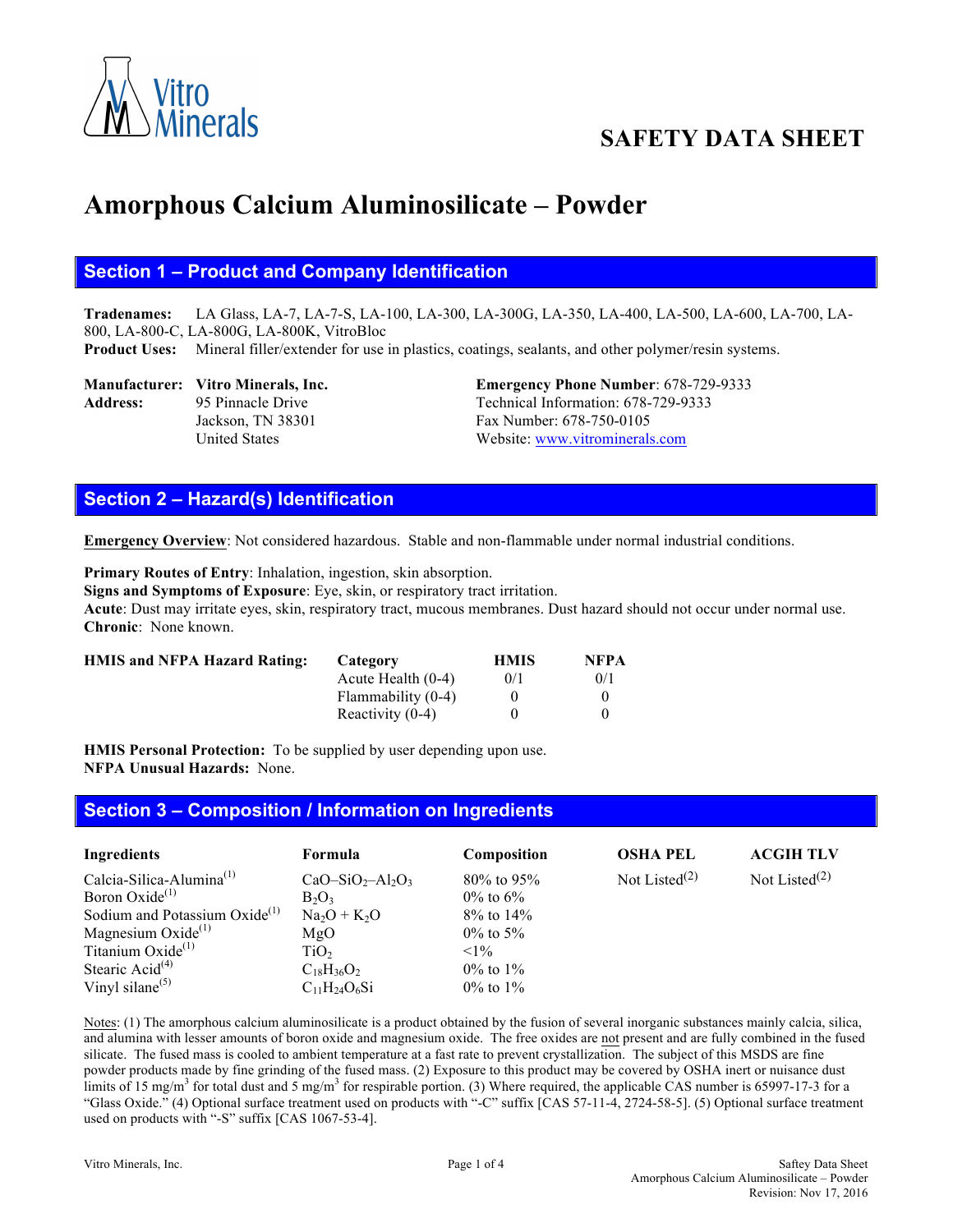#### **Section 4 – First-Aid Measures**

**Medical Conditions Generally Aggravated by Exposure**: May aggravate existing pulmonary condition if high dust situation is created. Dusting conditions should not occur under normal use.

**Eye Contact**: Immediately flush eyes with water to remove dust particles. If irritation develops, seek medical attention. **Skin Contact**: Wash skin with soap and water. If irritation develops, seek medical attention.

**Inhalation**: Immediately remove affected person to fresh air. If irritation develops, seek medical attention. **Ingestion**: Rinse mouth out with water. Induce vomiting if significant quantities ingested. Seek medical attention.

#### **Section 5 – Fire-Fighting Measures**

**Fire and Explosion Hazard Overview**: This material is considered non-flammable and non-combustible.

**Auto-Ignition Temperature**: N/A **Flash Point and Method Used**: N/A **LEL/UEL**: N/A **Unusual Fire and Explosion Hazards**: None **Special Fire Fighting Procedures**: No special procedures required. **Extinguisher Media**: No special media required.

 $N/A = Not$  Applicable

### **Section 6 – Accidental Release Measures**

**Steps to be Taken if Material is Accidentally Spilled or Released**: Avoid creating airborne dust. Pick up with shovel or mechanical equipment. Wet methods and vacuuming may be used on spills.

#### **Section 7 – Handling and Storage**

**Precautions to be Taken**: Keep material dry in storage. No special handling required. Avoid creating airborne dust. Not an electrical conductor.

**Other Precautions and/or Special Hazards**: None

#### **Section 8 – Exposure Controls / Personal Protection**

**Respiratory Protection**: If airborne dust exposure approaches the TLV or PEL (Section 2) use half-mask or full-face air purifying respirator equipped with NIOSH or MSHA-approved high efficiency filters for protection against pneumoconiosisproducing dust. An airline respirator may be required where dust levels are extremely high.

Protective Gloves: Limit contact with skin. Use rubber or cloth gloves as necessary.

**Eye Protection**: Wear goggles or face shield as appropriate. Avoid contact lenses.

**Ventiliation to be Used**: Keep dust levels below PEL. Use general and local exhaust ventilation and dust collection systems to keep dust levels within acceptable limits.

**Other Protective Clothing and Equipement**: None normally required. Wear long sleeves and long pants to reduce skin contact. Use work gloves, goggles and face shield as necessary.

**Hygenic Work Practices**: Do not allow dust to get into eyes, to be inhaled, to be swallowed, or remain on skin if irritation occurs. Practice good personal hygiene. Wash or shower after use. Launder clothes as normal.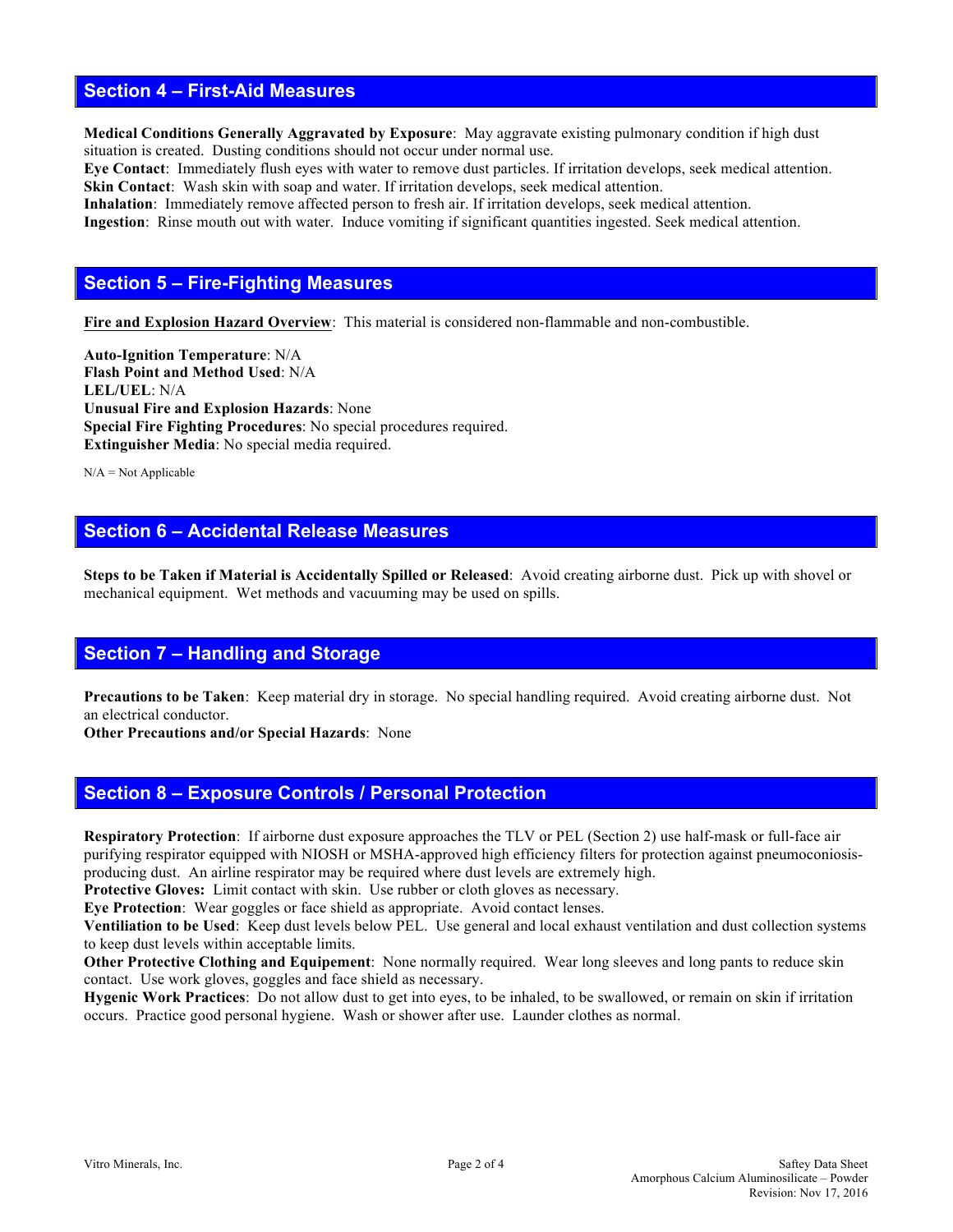#### **Section 9 – Physical and Chemical Properties**

| Appearance:                                          | White powder     |
|------------------------------------------------------|------------------|
| <b>Upper/lower flammability or explosive limits:</b> | N/A              |
| Odor:                                                | None             |
| <b>Vapor pressure</b> (mm Hg and Temp):              | N/A              |
| Odor threshold:                                      | None             |
| Vapor density:                                       | N/A              |
| pH:                                                  | $9.5 - 10$       |
| <b>Specific gravity</b> $(H_2O=1)$ :                 | $2.5 - 26$       |
| <b>Melting (softening) point:</b>                    | $>800^{\circ}$ C |
| Solubility in water:                                 | Insoluble        |
| Initial boiling point and boiling range:             | N/A              |
| <b>Flash point:</b>                                  | N/A              |
| <b>Evaporation rate:</b>                             | N/A              |
| Flammability (solid, gas):                           | N/A              |
| <b>Upper/lower flammability or explosive limits:</b> | N/A              |
| Vapor pressure:                                      | N/A              |
| Vapor density $(Air = 1)$ :                          | N/A              |
| <b>Partition coefficient:</b>                        | N/A              |
| n-octanol/water:                                     | N/A              |
| Auto-ignition temperature:                           | N/A              |
| <b>Decomposition temperature:</b>                    | $>2000$ °C       |
| Viscosity:                                           | N/A              |
|                                                      |                  |

N/A = Not Applicable

# **Section 10 – Stability and Reactivity**

**Stability**: Stable

**Conditions to Avoid**: None known.

**Hazardous Decomposition Products**: Unknown and not suspected.

**Hazardous Polymerization**: Not known to occur.

**Reactivity**:Material is considered inert in polymer and resin systems. Avoid contact with strong acids, alkalis, reducing agents, and oxidizers.

#### **Section 11 – Toxicological Information**

**Carcinogenicity:** The following list indicates whether or not the indicated agency has listed the product as a carcinogen: NTP, Not listed; IARC, Not listed; OSHA, Not listed.

**LD50**: Oral (g/kg), Not available; Dermal (g/kg), Not available; Inhalation (ppm, 8hrs), Not available.

#### **Section 12 – Ecological Information**

Considered to be an inert solid waste, and no special precautions should be taken in case it is released or spilled. These products do not contain, nor are manufactured with, Class I or Class II Ozone-Depleting Chemicals (CFCs) identified in the Clean Air Act Amendment, 1990 List of Ozone Depleting Chemicals.